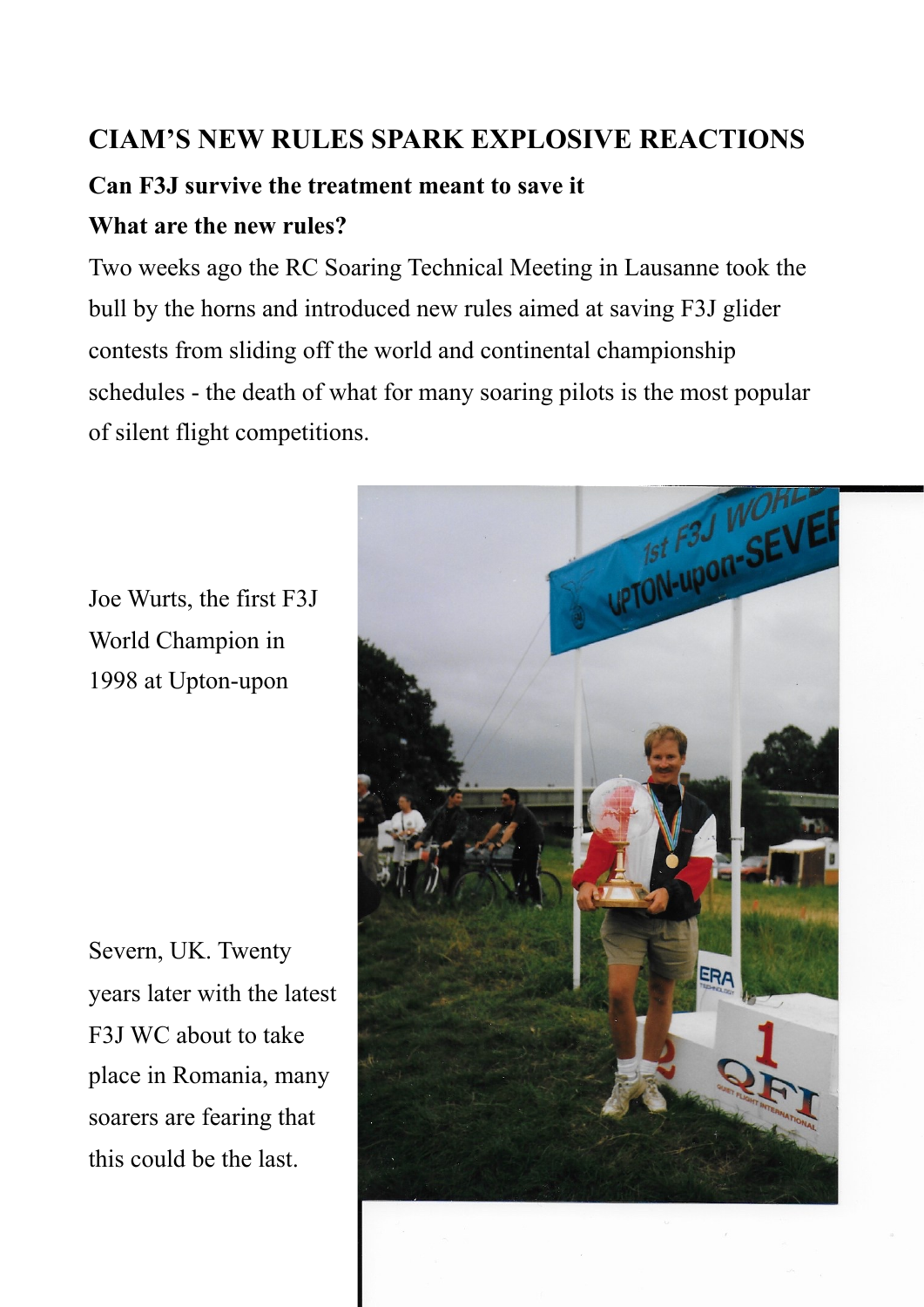#### **THE NEW RULES**

From next year pilots can use electric winches - either/or hand held winches - for launching their models. The models must have a maximum surface area of 150 dm2 and a minimum loading of at least 20 gm/dm2. There will be no dropped round in fly-offs, and no reflights for mid-air collisions after 60 seconds into the slot.

CIAM, the world ruling body for this class is hoping that its new rules will halt the massive fall in numbers of F3J pilots wishing to compete, sixty per cent over the past five years and still falling, and restore its popularity.

But among many F3J pilots, the bull is still shaking its horns. There has been an extraordinary shock reaction: hundreds of pilots from all over the world have reacted on social media, protesting, angry and forecasting the end of this class. Many pilots are concerned, ranging from previous finalists and champions to your typical enthusiast who enjoys travelling across country and continental boundaries to participate in their friendly sport. Only a few can see the logic and reasoning and are prepared to wait and see how the changes work in practice. More than a few want CIAM to think again!

In all fairness, while not condoning some of the rude remarks, I still have severe doubts that F3J will survive. What I hope to write here is a sober report on F3J problems and why I believe that rules revision is vital. I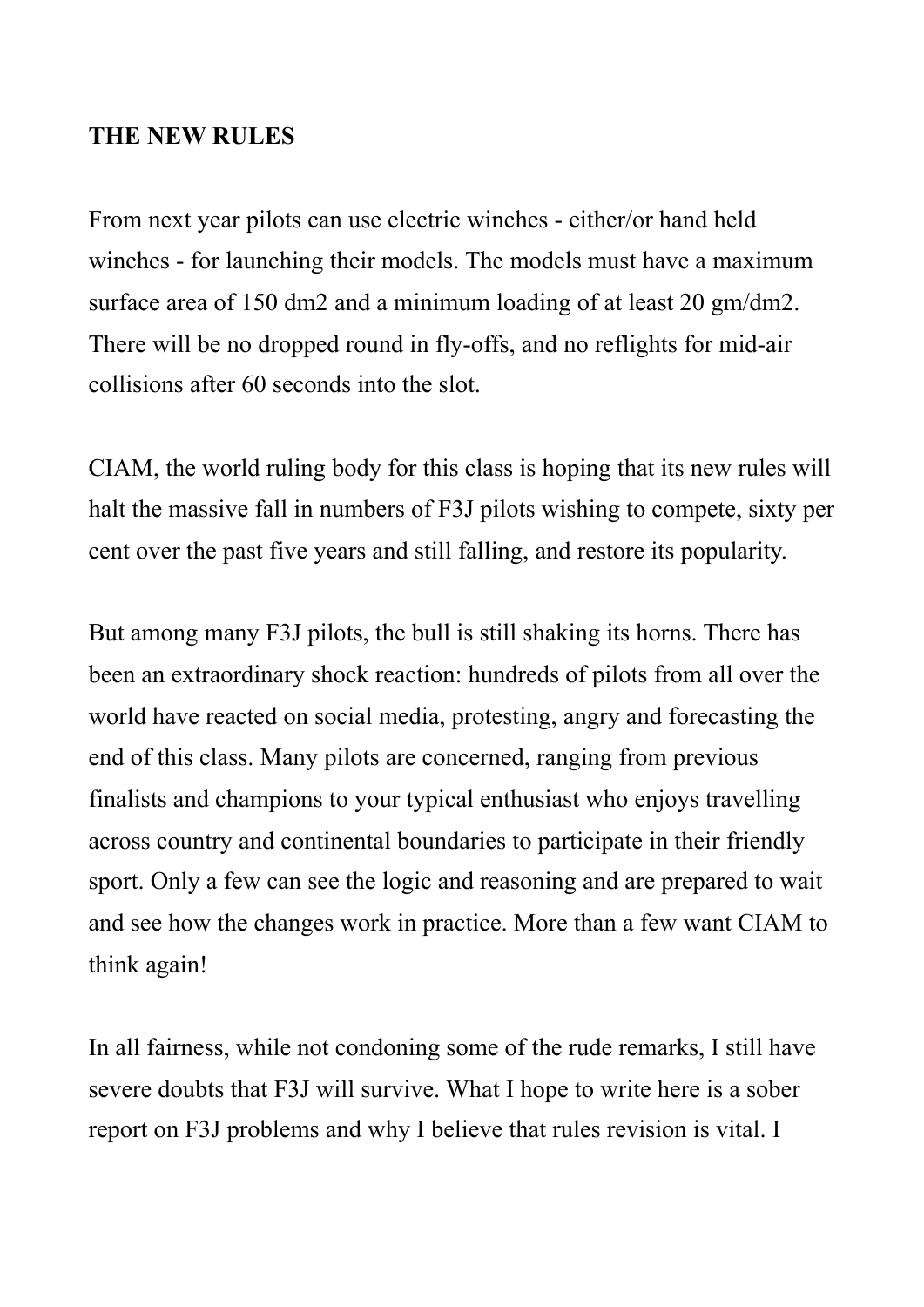remain hopeful that CIAM's approved changes prove to be a step in the right direction.

### **WHY CHANGE MUST HAPPEN**

How many pilots and helpers do you need to run an F3J competition? Last summer I was shocked when speaking to Arijan Hucaljuk, world and european F3J champion in 2016 and 2017, to find that he had flown only one new F3J model that year. In Croatia there had been so few pilots wanting to qualify for Slovakia. He now has more F5J models and flew in this class more often than not.

In Britain, a survey was made of committed and earlier regular F3J pilots, asking their intentions for 2017. With great regret BARCS came to the conclusion that the F3J league to determine the national team could not be run. In previous years half a dozen or so qualifying rounds were contested. So GBR team 2017 was scrubbed and for the first time ever we had no team entered. Same applies this year for the Romanian world championship.

The BARCS committee reckoned that to run a typical one day low-key friendly contest you need to attract at least 16 pilots, and that would only give you four pilots per slot. Any last minute absentees would render the day scarcely possible. The days have gone when winning a place in the national team was the pride and joy of keen F3J pilots.

The numbers problem is not limited at national level. Despite the high entry fees payable to FAI championships for pilots, helpers and team managers, reduced entries increase the financial risk of running a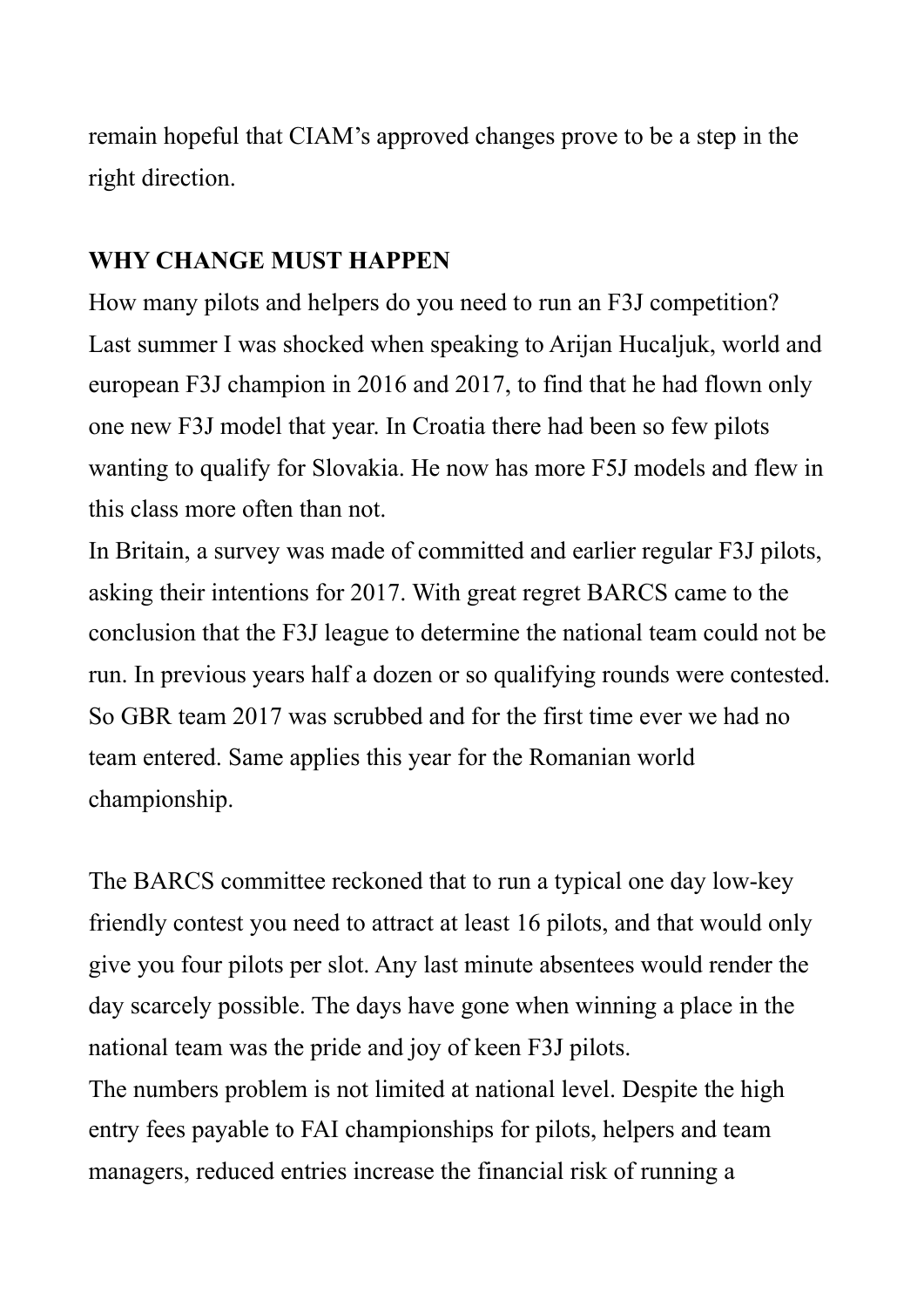championship. Until recently, opening and award ceremonies found the whole host town gathering in the main squares, sharing and enjoying the sight and excitement of pilots from so many countries. But they cost money.

The vital point is that to survive F3J must attract more pilots.

Why are numbers falling around the world? Main reasons are that as pilots grow older they cannot find the energy, ability and will to tow, and feel uneasy about not sharing the effort. The cost of models - competitive ones - has reached a level that deters all but the richest and keenest of youngsters and dads. When you do find a "youngster" - somebody no older than say 30 - he finds that he is trying to make friends with people 20 and sometimes 50 years older. The chance of an immediate meeting of minds and enjoyment are slim.

To survive as a class, F3J needs to go back to square one, the era in the 1980s when pilots from Holland, France, Germany and England found that they could meet to compete two or three times each summer, the birth of Eurotouring. The gliders they flew were often rudder/elevator. Single man tows were in order and the two-man variety was still 10 years away. Why was it popular? The participants were keen to see and watch F3B pilots, but that was a difficult sport taking greater skills, distance, speed and duration, three separate tasks.

Why can't we compete with something much simpler they would ask: simple duration with a 10 minute slot time, plenty of time to natter and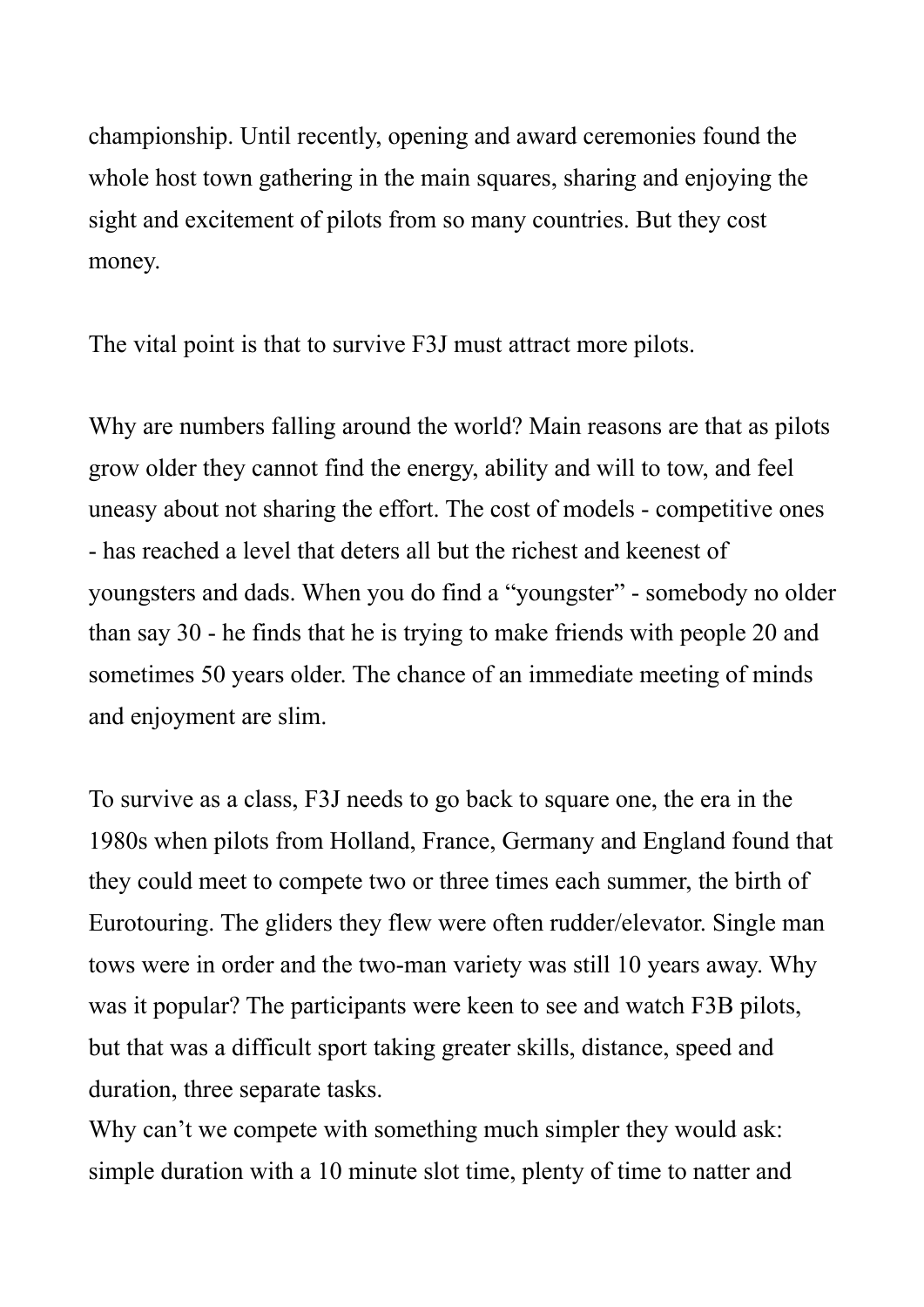swap experiences, and most pilots did not even launch on the buzzer - you waited until somebody bold enough found what looked like good lift. OK, that is oozing nostalgia and we are never to see such times again. But the lesson is that we need to find something much simpler and cheaper if we want to attract new people join the fun.

# **F3J was born to be a simple thermal soaring contest, easy for anyone to join.**

#### **A look at the new rules**

In March the CIAM 2018 agenda was published and Uncle Sydney's Gossip column was revived to comment, and I made a mistake in concentrating on the proposal to allow winches for F3J launching. The main emphasis should have been given to the changes in the model's specification, size weight and wing loading.

The Slovakian proposal for the meeting was that the weight of the model should be at maximum 1.7 kg, a very strange idea aimed at reducing costs. But as most delegates agreed, this did not address the issues.

The best and most convenient method of reducing the flight performance of F3J, as spelled out by Philip Kolb two years ago, is to limit the span and insist on a minimum wing loading.

What CIAM has decided is to go for a minimum surface loading, 20gm/ dm2 and maximum surface area. I am told that other simpler options were debated, higher loading up to 23/25 gm/dm2, or a far easier, simpler to process requiring weight to be divided by the wing span with a minimum weight of say  $0.6$  kg per metre span.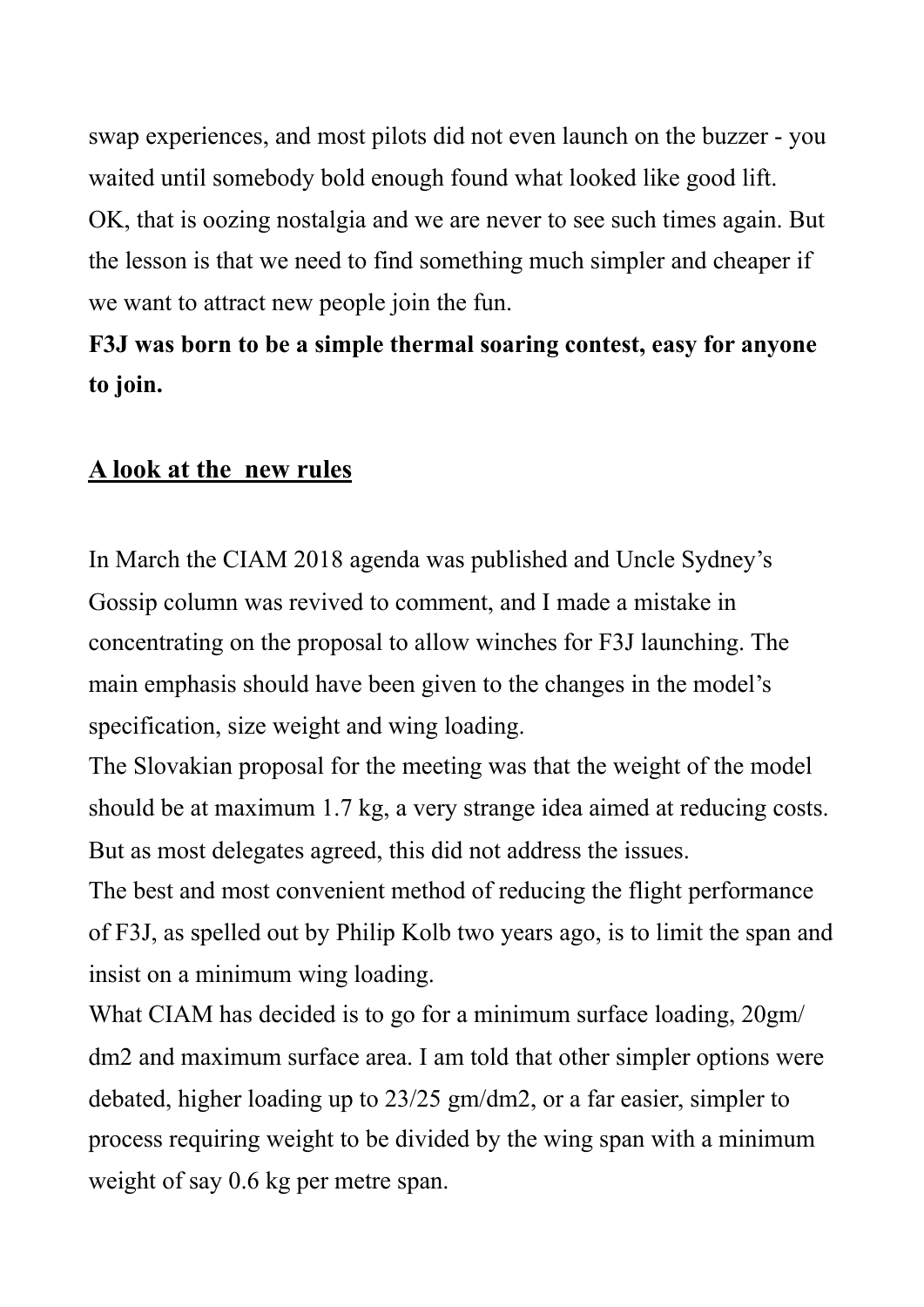Don't be surprised if all these numbers in the rules are changed after trial runs in the years to come.

I don't see that the new rules will necessitate many pilots to buy new models. It will be easy if necessary to simply add ballast. It will be interesting if the manufacturers find it necessary to develop new approaches to optimise performance. I have not seen so far any computer simulations to estimate the increase in sinking speeds and consequent loss of flight time.

What I understand is that in straight flight the higher wing loading will hardly affect sinking speeds. But flight times will reduce markedly in circular flight when to you fly into a patch of weak lift and you seek to centre the thermal. My own rough guess was to recognise that 150 dm2 max. area at 20 gm/dm2 equals 3 kg which I often ballast to in typical UK winds. Unballasted my two current Supras weigh in at 2.1 and 2.3 kg.

Most experienced F3J pilots appreciate the excellent development work over the last 20 years put in by the main designers, producers and their dealers, in aerodynamics and materials and building techniques. CIAM's new rules appear to protect producers from requiring to retool drastically, although some may not agree with that!

When the CIAM agenda was sent out before the meeting the proposal to allow winch launching gave little or no detail or rules to determine the specification of the winch and battery, and how winches would be used in the competition. It was indicated that the same specifications would be used as in F3B and that seems to have been followed in the issued minutes.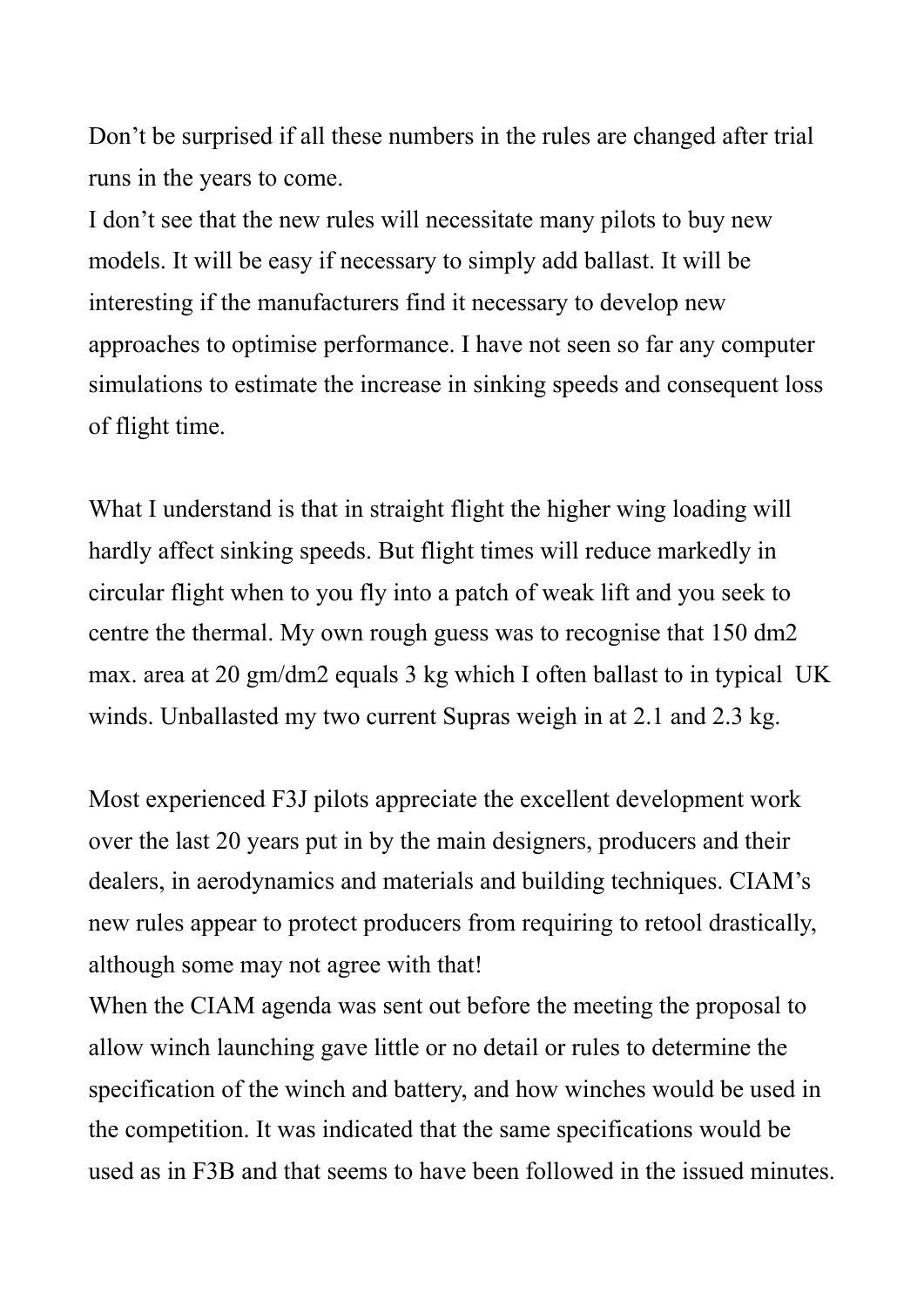The minutes also say that for world and continental championships a maximum of six winches and six batteries may be used at any time on the winch line by each working team. Interchanging among winches and batteries…is totally the responsibility of the competitor.

This appears to hint at what the rule makers mean to happen. Critics have wanted to know if winches and batteries are to be allowed to stay in place in the safety corridor, and how would the launching spots be arranged along the corridor?

For any one round, the three man team will fly from one spot, with its six winches plus batteries. These are then cleared away to be laid out again in the next round at a different launching point along the line.

There has also been speculation that if the number of teams competing exceeds the number of flight lines available, then two teams could occupy each launch point and the matrix could ensure that only one pilot would need to fly in that slot. That means two lots of six winches and batteries on the spot.

FAI championships progress at a leisurely pace and swapping positions along the line will even out fairness.

It all sounds complicated but also feasible. What is not clear at present is what happens if hand towing is taking place also somewhere along the line, a potentially dangerous situation can easily occur. A few pilots I have spoken to feel that it won't take long for winches to dominate and hand towing to disappear.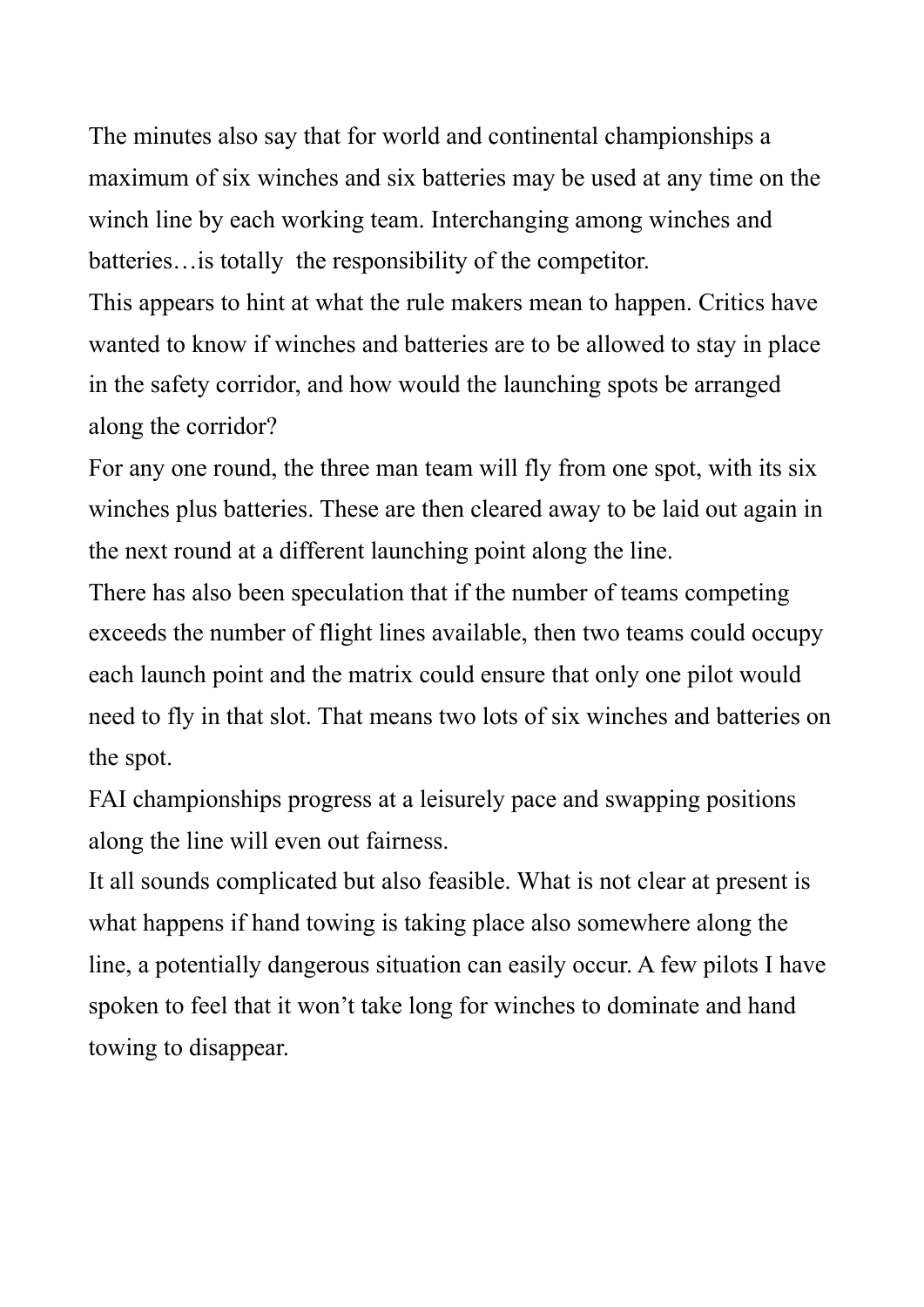### **HIGHLIGHTS FROM THE MEDIA**

The following section contains a selection of edited entries from Facebook, RC Groups and BARCS websites which give a flavour of what the world's pilots thinking.

**Darius Mahmoudi:** was among the earliest inviting comments on CIAM decisions made by people not wanting us to keep F3J and its quality, or simply don't understand what we do.

**Jo Grini:** F3K and F5J classes have rocketed sky high, possibly making F3B and F3J smaller. We should have come up with solutions that make it easier for new pilots and younger to enter.

**Dominik Prestele:** That rules are shit. We maybe gain10 people and lose 100.

**Massimo Verardi:** The new rules are not enough to change something but enough to make a lot of confusion.

**Thomas Schoenbucher:** Better decision would be to allow bungee. The funny fact is, I have enough old planes in the basement.

**Marco Generali:** In many countries the national championships already use winches, a small disadvantage while travelling, but less trouble than bringing a full team of towers. The 20gm/dm2 wing loading is a big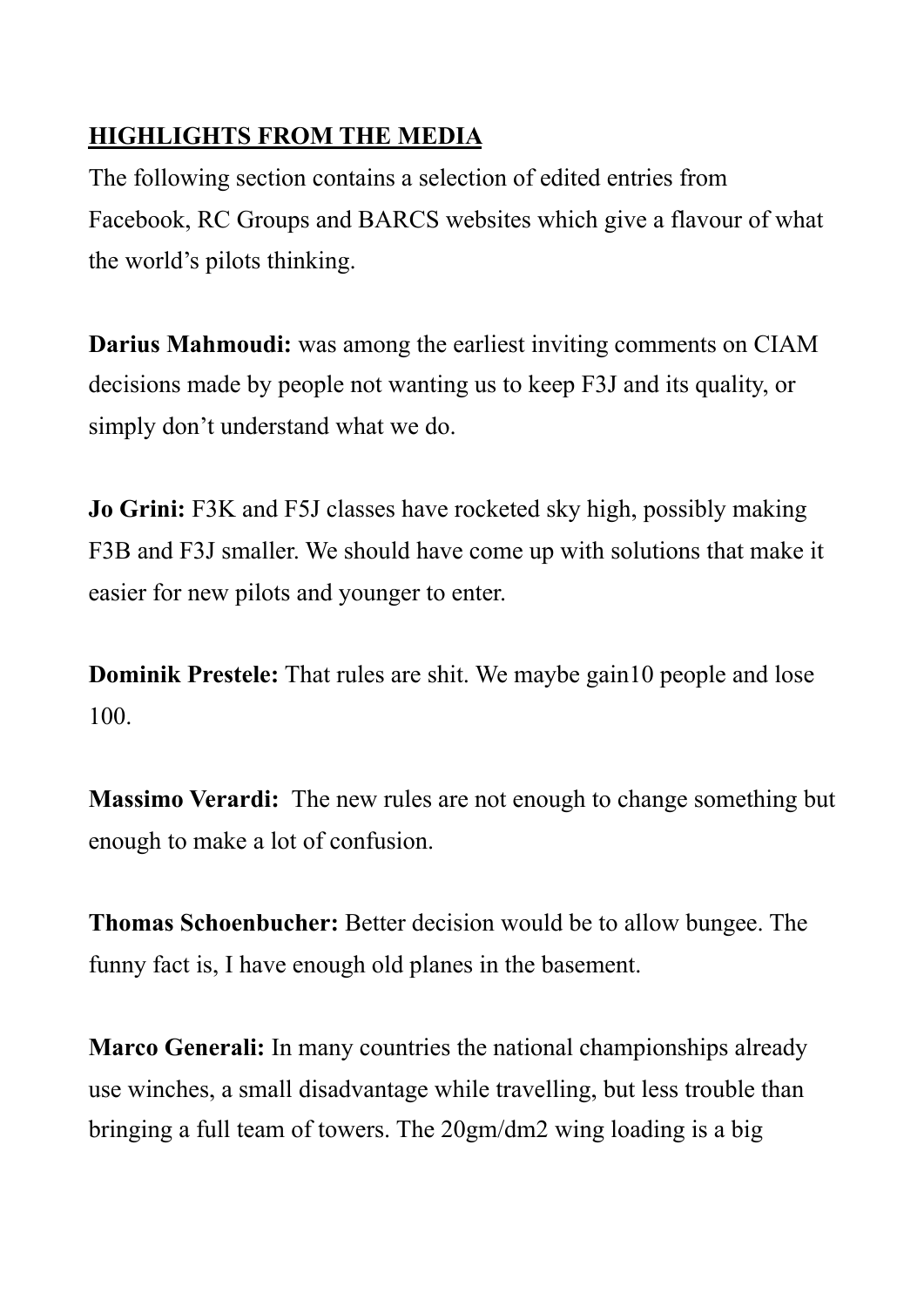limitation given the 1500 gm planes seen in recent years, but only the small amount of dead condition flights will be affected.

**Marco Juznic:** Keep the rules like they are, people who like F3J will continue to fly and help each other. Sooner or later people from F5J will come back because F5J will be overcrowded.

**Tuomo Kokkonen:** In many countries winches are needed otherwise running a 10 pilot competition is not possible. But that does not mean that international F3J rules have to be changed. Eurotour flying as we know it will stop, and there is a danger F3J will die in Europe.

**Joe Wurts:** The conception of F3J was to bring back the "good old days" where stick and tissue open frame aircraft could have a world championship event. Prior to the first WCs I forecast that the event would evolve to very high technology carbon fibre airframes with even higher strength/weight ratios than the F3B planes. It took a while, but this outcome eventually happened.

**Conny Ulvestaf:** Not all pilots can get the super duper light models, now with the 20gm limit all will have the same equipment. F3J has had fantastic development in the last 5 years. Will this stop now? Probably. Is this good? Probably not.

**Cederic Duss:** We need to find a way to push people to come. A winch won't help.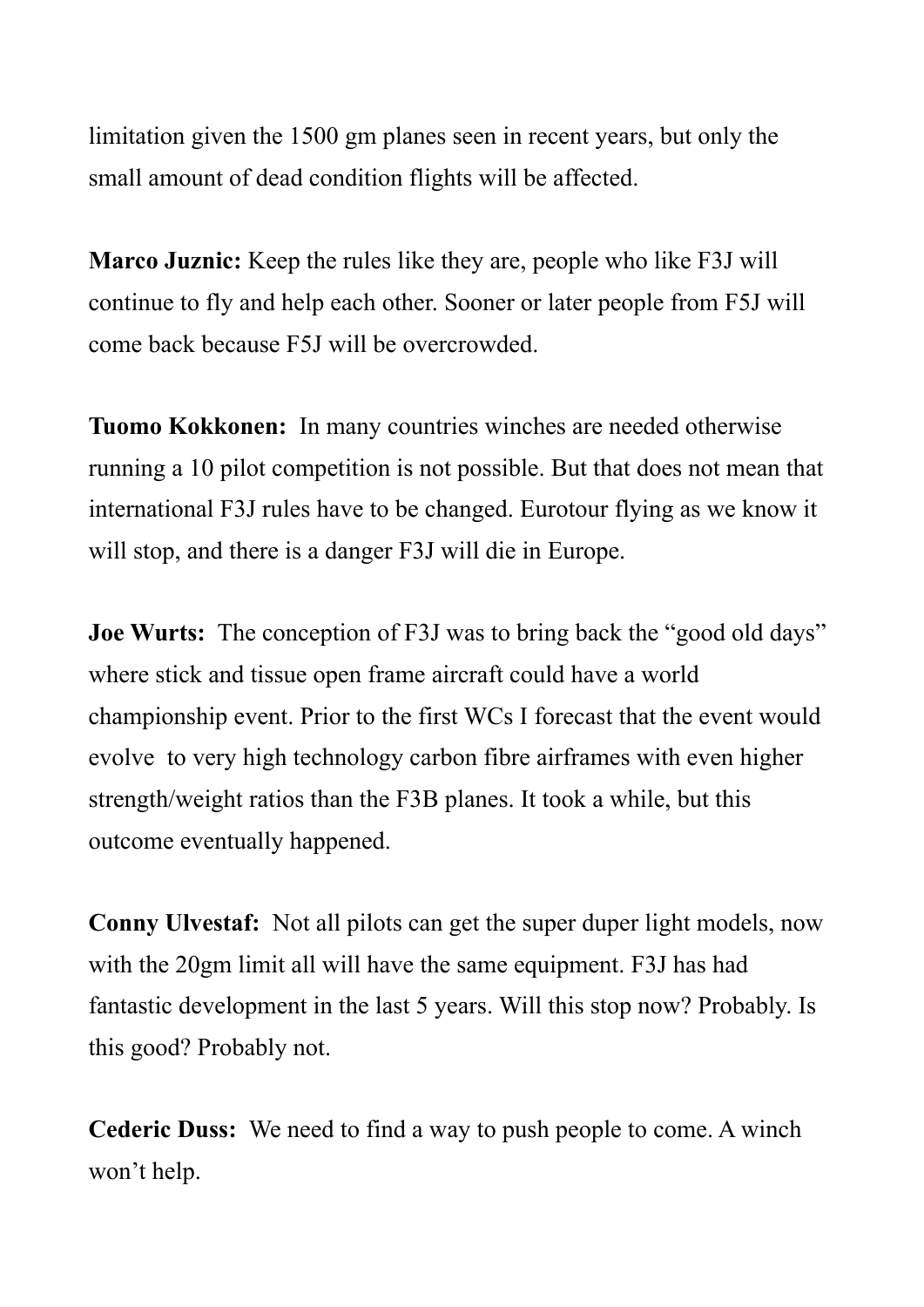**Tobias Laemmlein:** Even worse than I was hoping. In a way we need to accept the new rules. I could live with the wing loading thing This will increase the level of competitive challenge and makes the pure thermal task more appealing. The leading edge in aeroplane development anyways has shifted towards F5J already. The winch will kill F3J, at least from the perspective that I, and let me guess many others too, the simplicity and the team.

**Thomas Kiesling:** For those that travel by air, winches are far cheaper than bring dedicated towmen. I'm not sure winches will save the class, but I also don't think they should be a reason to kill it. There still will be a team aspect. It will just be different. Not necessarily better or worse, just different.

**Graham Wicks:** I have a nice Hollenbeck winch for sale. The 20 gm wing loading is like trying to take a step backwards. In the modern world you don't reverse technology.

**Joe Wurts:** Lots of heartfelt comments. I remember making similar proclamations of doom when HLG transitioned to DLG nearly two decades ago. Then I flew some DLG and got on board with the concept and my negative thought went by the wayside.

One of the reasons why I'm not attending this year's F3J WC is that we could not sort out a full team with helpers.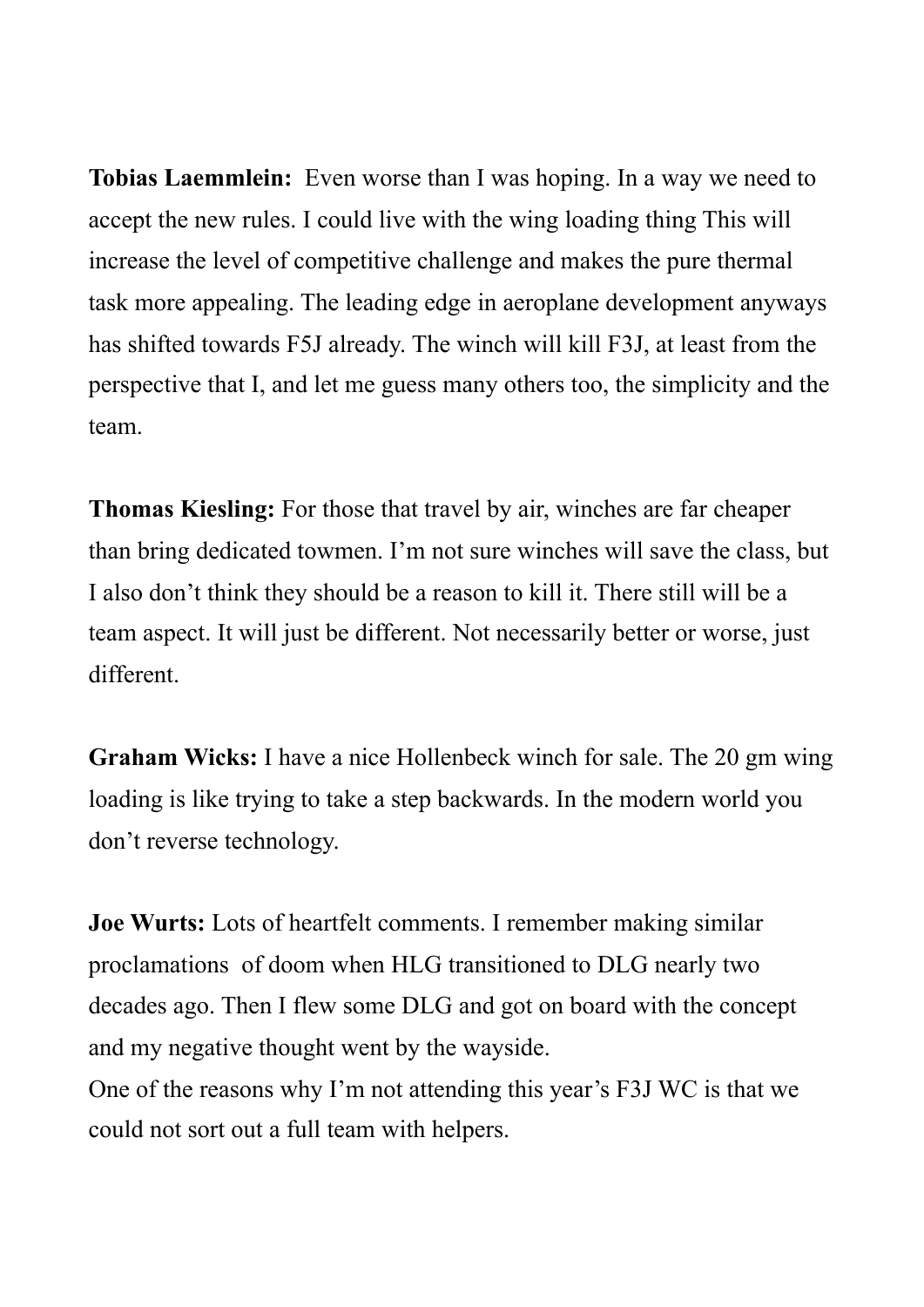**Tuomo Kokkonen:** What do you think will happen to F3J Eurotours. Is there a practical way to continue despite the rule change?

**Darius Mahmoudi:** I just can speak for my Contest in Riesa. If we continue next year, there will be local rules to mitigate this. But my concern is that there won't be a lot of pilots left to participate.

**Erik Dahl Christensen:** It will always be valuable for subcommittee members to receive as much information and perspective as possible from pilots with hands-on knowledge from all classes. I know that Ralf Decker has made and tested a system to detect the exact release point and height. It was tested 2/3 years ago and can be used to make F3J look even more like F5J with more than time gain from low launches. Is anybody interested?

**Daryl Perkins:** I for one am good with the winch rule. In this country (US) we had to fly off winches to keep F3J from dying. I do understand that many of you will be against winches. At some point you will have to face the fact that without new blood coming into soaring, the use of winches becomes a necessary evil. I am quite disappointed with the minimum loading rule. It accomplishes nothing but shifting optimum design for each given condition. What it has done is turn the clock back 10 years….I don't like to see technology going backwards.

**Ryan Hollein:** It would be a pity if we change the rules and start with winches. We were flying in a German/Cyprus mix team (in Lviv) and had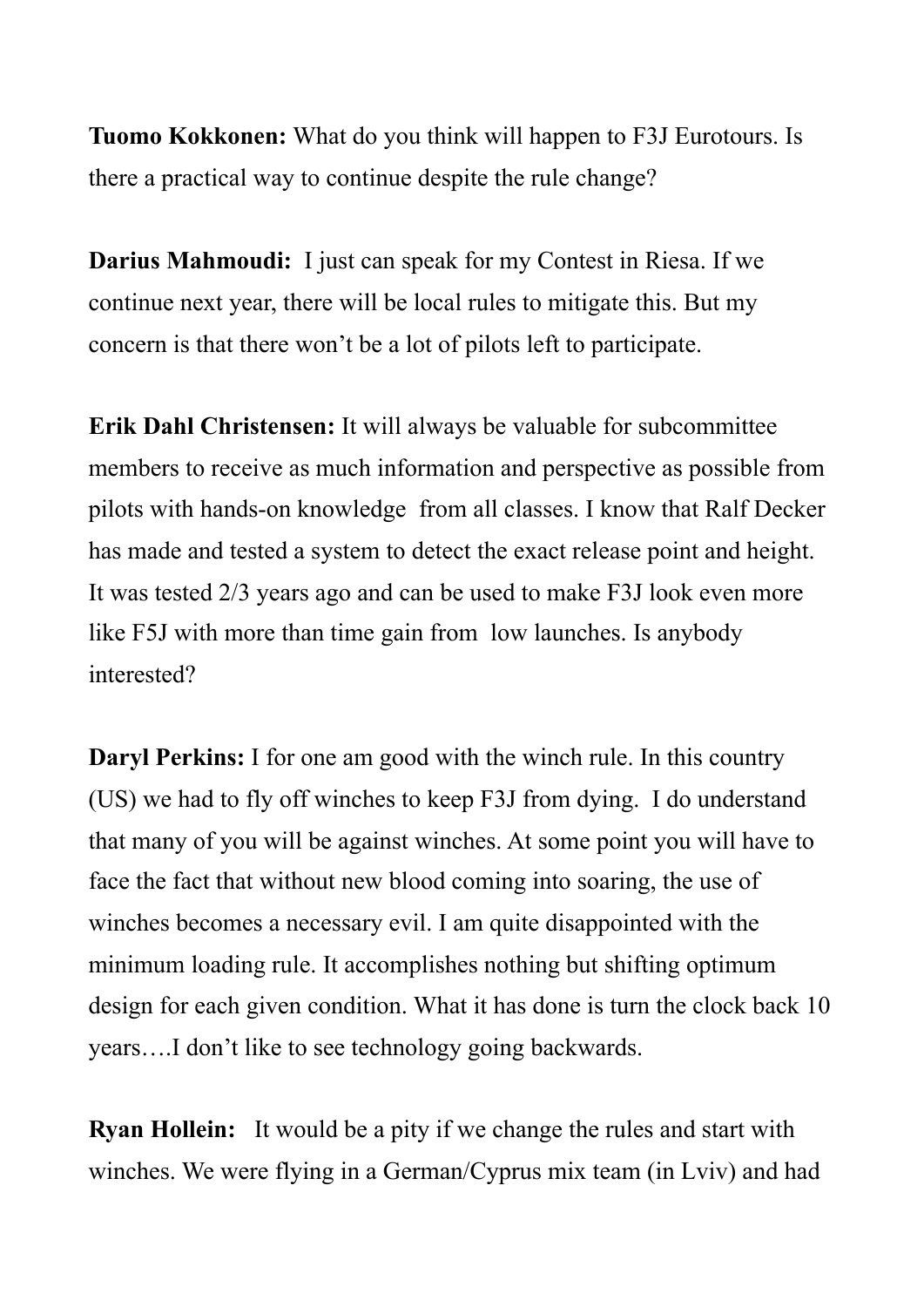no problem getting our planes up. If we needed something there was always someone who offered us his help. This year I participated in 3 competitions flying with pilots from 7 different countries and we had lots of fun - and some problems understanding each other.

**Philip Kolb:** A minimum weight limit has little or no meaning as long as it does not come along with a maximum span limit. To emphasise thermal flying skills my proposal would be to implement a "sporty" definition of minimum weight and maximum span - say 2 kg and 3 metres??? - FUN!

**Joe Wurts:** 2kg and 3 metres kinda reminds me of the very first F3J planes!

I like the span limitation concept, maybe even more than a minimum weight limit. My only concern is visibility. My eyes aren't getting any younger!

**Jim Soars:** Holy crap, winches are approved. I can't wait to see the logistics of the flight line in a large competition.

**isoaritfirst:** I would be looking for the thrill of a nice thermal or the fun of hanging onto a small one. I'm less interested in sticking my nose in the dirt. Flying gliders is an attractive and competitive game. Perhaps F3J has concentrated too much on the comp at the expense of the grace, which attracted most of us into flying gliders in the first place.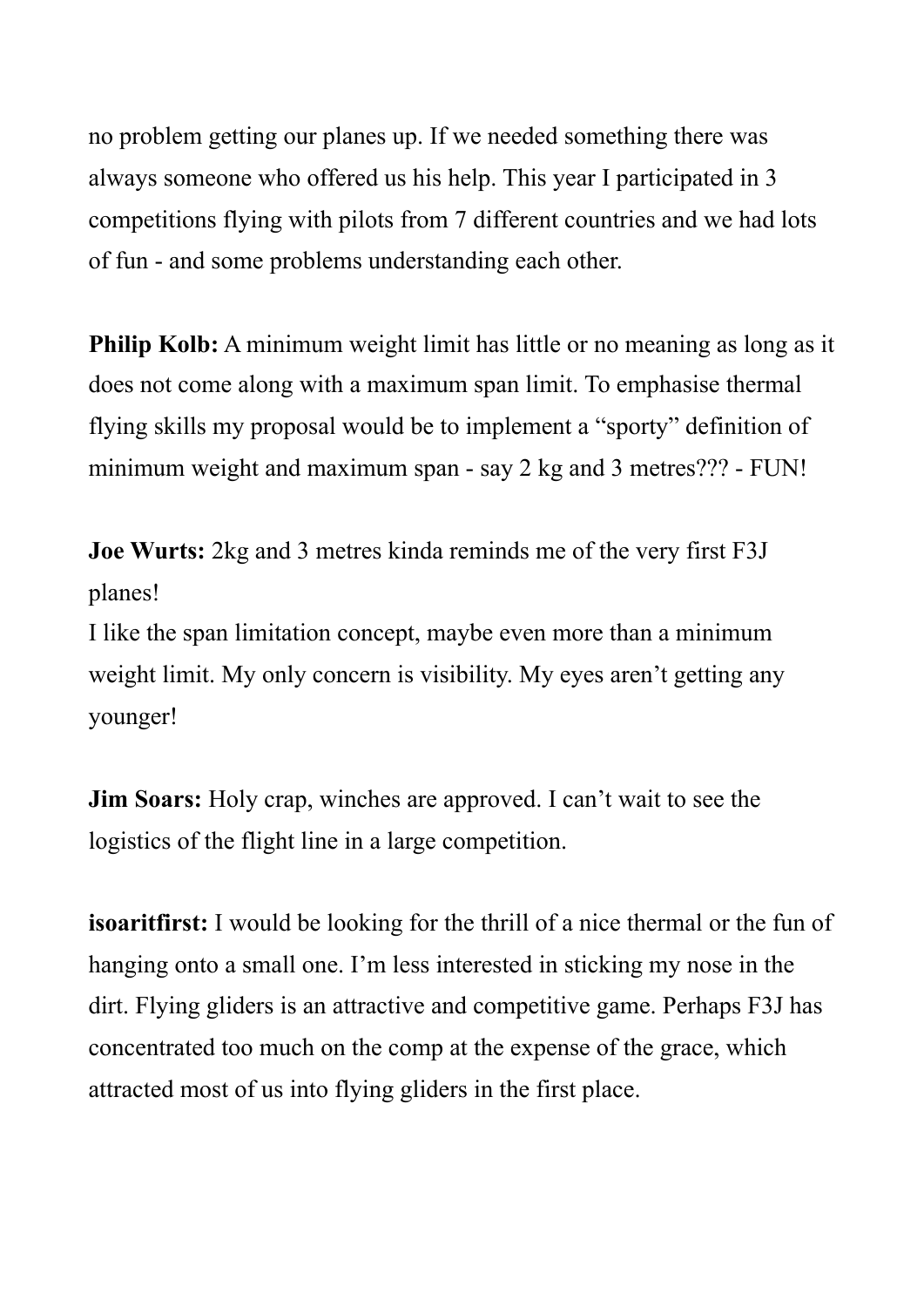**Maria Freeman:** If it is about "thermalling", then reduce launch heights or increase slot times.

**Bob Dickenson:** I guess that we all ought to just get on with enjoying our flying as much as we can, while we can.

**Austin:** If they are serious about saving F3J, then this comes to mind…

- **1.** Wing span max 3.1 m
- **2.** Minimum weight 2100g
- **3.** Maximum weight 2200g
- **4.** Nose radius should be fat to reduce dart board landings
- **5.** Single man tow with pulley and 130m line
- **6.** Line thickness max 1.15mm
- **7.** Pilots must use timer/launcher from opposing teams when not flying
- **8.** Pilots must not receive any advice or spotting from their timer/ launcher unless it is a safety matter
- **9.** Bring back discard after six rounds flown

I am taking models back in time I know, but wasn't it great then?

**Richard Swindells:** Austin's ideas are great had they been implemented 10-15 years ago. However the bird has already flown the nest for F3J. Models we are flying today launch higher, travel further and sink slower compared to what we were flying 10 years ago. Although sink rates might not have halved, overall performance has at least doubled.